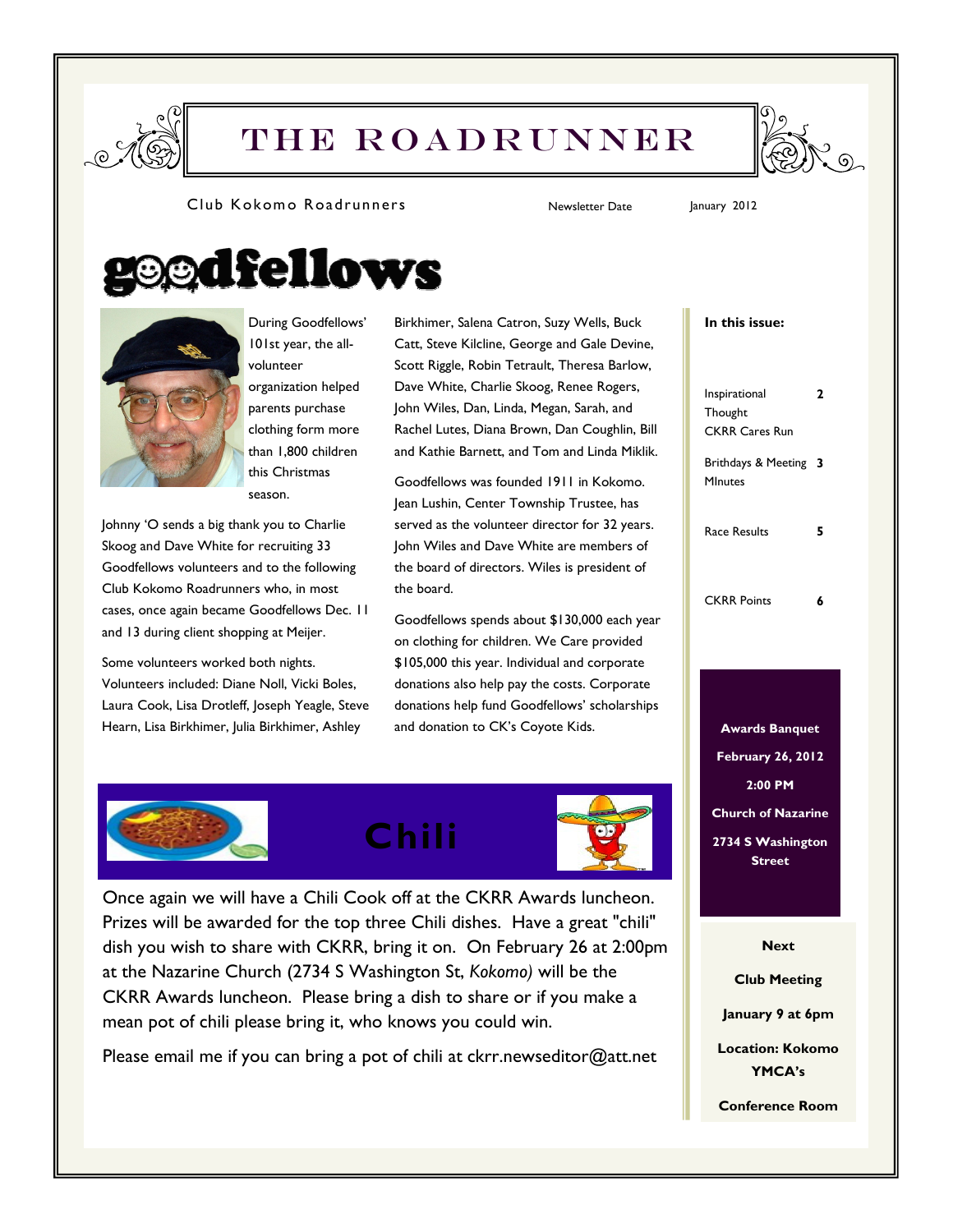# Inspirational Thought of the Month

From

# Your club chaplain

Have you ever been in need of an encouraging word? I know I have, and sometimes when I need it the most, what I get is exactly the opposite. Someone thinking they are going to give me a lift by making me laugh at myself, misses the mark and just makes me feel worse. Consider these words when you encounter someone who needs encouragement.

# Hebrews 10:24,25

 $24$  And let us consider how we may spur one another on toward love and good deeds,  $25$ not giving up meeting together, as some are in the habit of doing, but encouraging one another—and all the more as you see the Day approaching.

I personally, have received many words of encouragement from my friends of Club Kokomo Roadrunners. If I can ever be a source of encouragement to you, it would be my pleasure to meet with you.

Steve Wand

# Kokomo Cares 2011 Run

It was quite mild weather on Thanksgiving morning which may be the reason we had such a tremendous turnout. We only had a handful of people pre registered so we weren't sure how many runners and walkers to expect. The most we have ever had was 160 something participants so I ordered 200 medals thinking that was probably too many. As we registered people the line never seemed to get shorter. Mark and I worked feverishly to register the crowd that had arrived! We had NO idea how many had come, but we knew it was a lot! It must've been the awesome pies from Moore Pies that everyone wanted for Thanksgiving dinner!

The race started a little late because there were so many people to register on race day. The Christmas music was playing throughout the race as participants ran and walked in very mild weather. The first male runner in was Matt Grider with a time of 16:19! The course can be

challenging with the hills, but Matt did a great job! The first woman in was Bethany Neeley with a time of 21:00 minutes with her twin sister, Brittany RIGHT behind her. The first walker in was Mary Miller with a time of 32:49 and the first male walker in was Steve Inman with a time of 40:59. The four winners received a pie from Moore's Pies to take home for Thanksgiving dinner! Eight other pies were randomly given away drawn from the entry forms. Everyone enjoyed the awesome cookies that folks from Grace Fellowship made, along with some apples, bananas and drinks.

It was a great event to raise money for "We Care". We had people from all over the country that were visiting family. My own brother was here from Buffalo, NY with his family as they all joined in for the run and had an awesome time! They may make this an annual event. Thankfully, the weather was clear for the drive through

the snow belt!

The only glitch that I know of was we ran out of medals! We had a record breaking number of participants at 262! We are so sorry some people did not get medals, but we are going to remedy that! If you did not get a medal, I have a list but no phone numbers- only addresses. I will be at the New Year's Eve run passing out medals. Also, our phone number changed to 878- 4457 (please NOTE the change!). Just call and I will either deliver your medal, you can pick it up from our house, or I will mail it to you. PLEASE contact me to receive your medal.

Thank you to everyone that participated to make this the best Kokomo Cares Thanksgiving Run ever! I promise to order LOTS of medals next year! Happy New Year and God bless you as you run in 2012! Robin and Ray Tetrault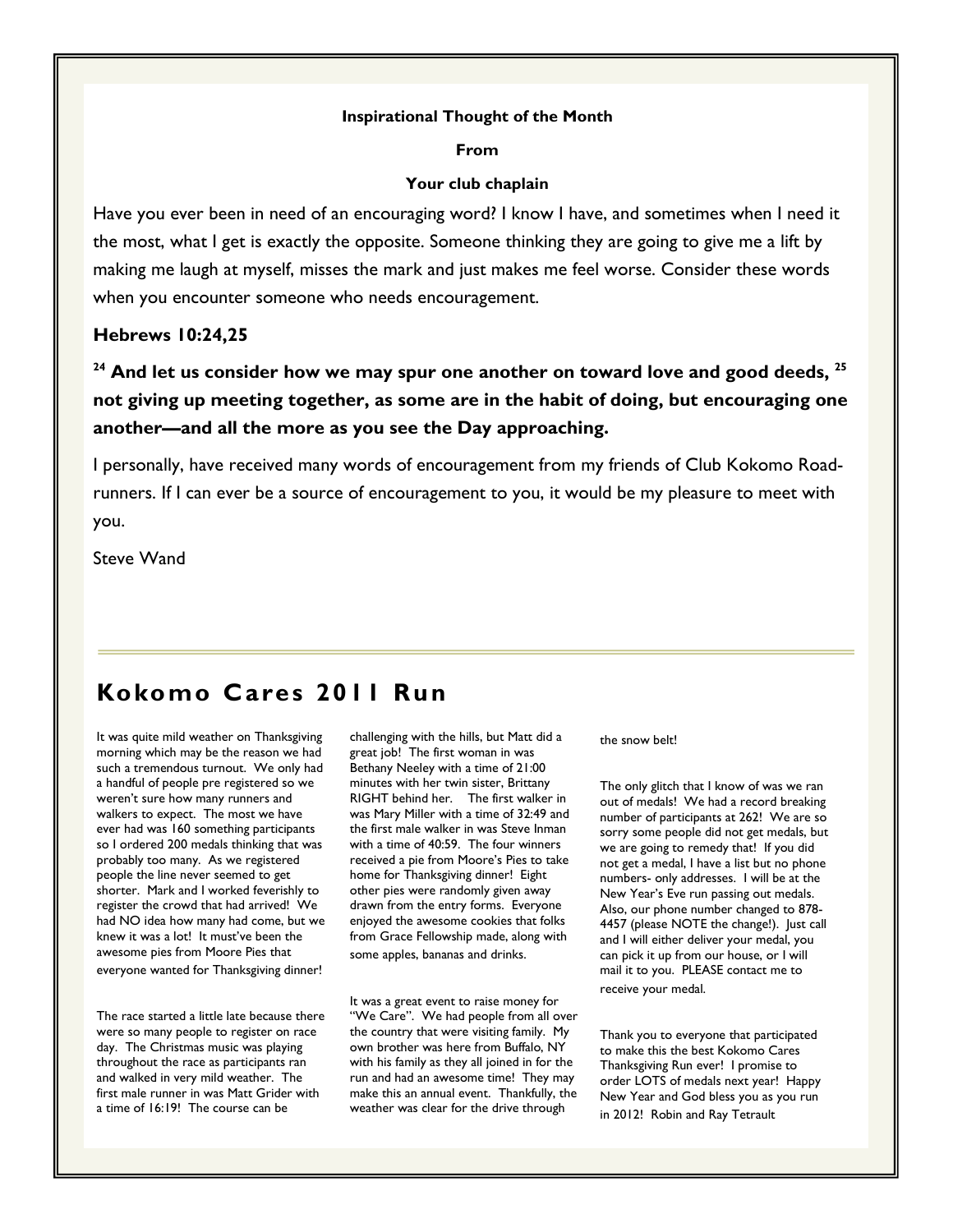# January Birthdays

| 1-1 Isaac Fouts     | 1-14 Gayle Long           | 1-22 Julie LaDow     |
|---------------------|---------------------------|----------------------|
| 1-2 Laura Heflin    | 1-14 Charles Ward         | 1-22 Sandy Summerton |
| 1-2 Patti Reinhardt | 1-17 Milt Brown           | 1-24 Jerry Long      |
| 1-4 Moe Wright      | 1-17 Jeff LaDow           | 1-25 Pat Heck        |
| 1-5 T.A. Weber      | <b>1-18 Elias Fuentes</b> | 1-27 Kayla Reinagle  |
| 1-8 Robin Michael   | 1-18 Jennifer Sinka       | 1-28 Todd Moser      |
| 1-13 Jeff Cardwell  | 1-20 Deanna Rogers        | 1-31 Julie Powers    |
|                     |                           |                      |

# December Meeting

Attendance: Diana Brown, Dan Coughlin, Scott Riggle, Charlie Skoog, Robin Cole, Rebekah Monroe, Richard Kirkhoff

- 1: NYE 5k: Joni has everything is on track for this race.
- 2: HESP Event: Still on for Sept 29th
- 3: Year End Awards:

 Rebekah has talked to Nikki Fraizer about being a committee member

Need more people for the committee.

 Awards meeting on January 9th from 5-6 at the Y. Regular meeting will follow

#### New Business:

1: Discussion about having a marathon on the new US 31 bypass before it opens.

What group could take the lead on this?



Top—John Paul and Paul Wyman

Left— If you missed the New Years Eve race you missed some very good food!

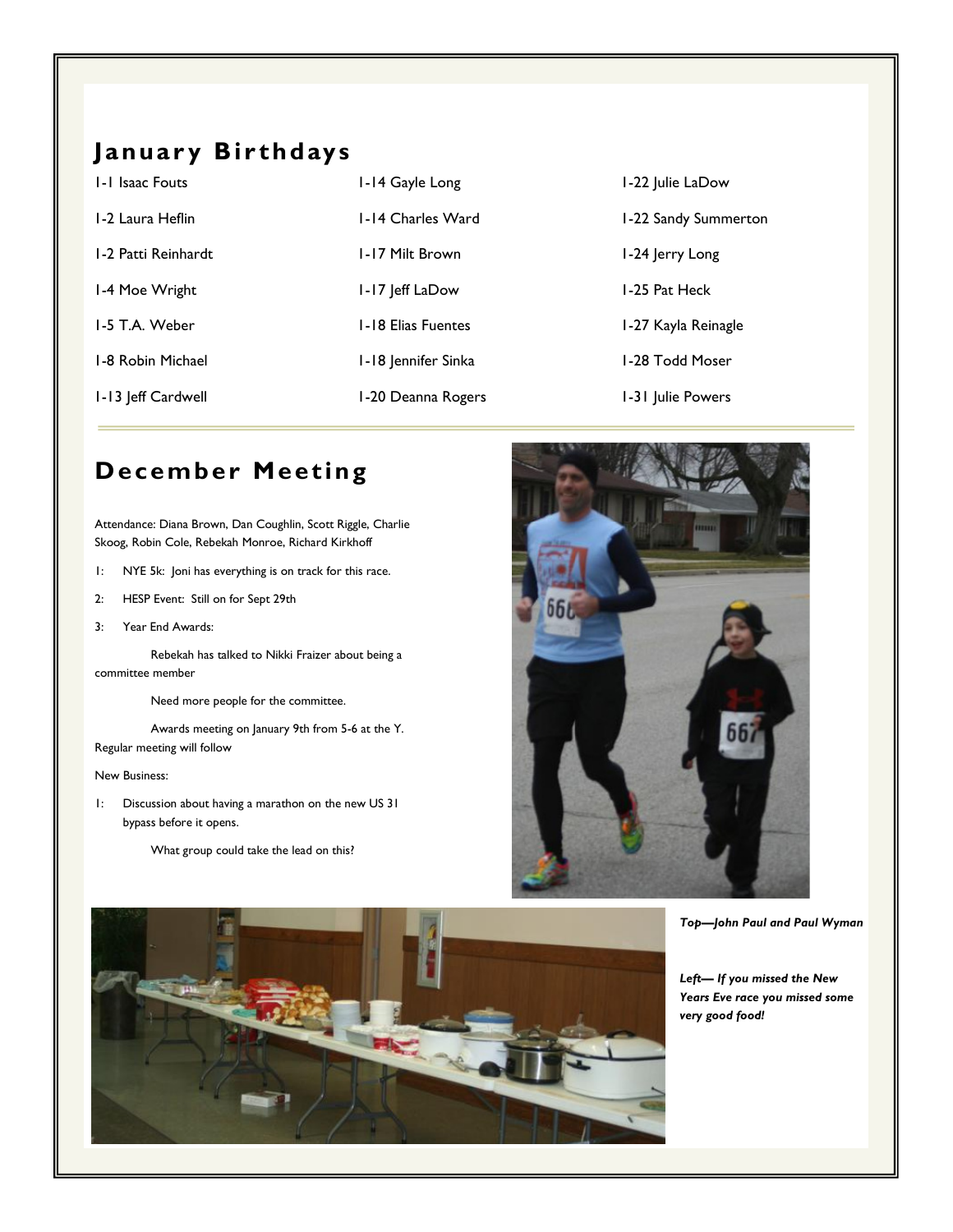# Miracle Results

Jackie Sanders Miracle Mile Wednesday, December 7, 2011 Highland Park Walk/ Bike Path

1. Brad Richmond 6:36 2. Ray Tetrault 8:42 3. Robin Tetrault 9:09 4. Ken Huston 9:33 5. Robin Cole 10:02 6. Tori Gingerich 11:02 7. Lisa Birkhimer 11:02 8. Charlie Skoog 11:04 9. Milo Hearn 11:05 10. Amy Heck 13:13 11. Pat Heck 13:13 12. Pam Hill 17:53 13. Dan Coughlin 17:53

Jackie Sanders Miracle

Mile Wednesday, December 14, 2011 Highland Park Walk/ Bike Path

1. Parker Jones 5:13 2. Eriic Doyka 5:40 3. Charlie Skoog 9:22 4. Ken Huston 10:20 5. Tori Gingerich 11:30 6. Lisa Birkhimer 11:30 7. Milo Hearn 11:30 8. Diana Brown 20:12 9. Dan Coughlin 20:12 Jackie Sanders Miracle Mile Wednesday, December 21, 2011

Highland Park Walk/

Bike Path

1. Eric Doyka 5:47 2. Scott Hamilton 8:29 3. Jerry Meiring 8:29 4. Charlie Skoog 8:36 5. Milo Hearn 10:09 6. Tori Gingerich 10:13 7. Lisa Birkhimer 10: 13 8. Richard Kirkhof 10:42 9. Amber Longwith 10:44 10. Cathy Longwith 15:25 11. Diana Brown 18:42 12. Dan Coughlin 18:42 13. Joe Yeagle 18:42

Jackie Sanders Miracle Mile Wednesday, December 28, 2011 Highland Park Walk/

### Bike Path

1. Parker Jones 6:38 2. Sam Grant 6:39 3. Charley Werst 7:25 4. Constantine Alexander 9:04 5. Issac Werst 9:07 6. Laura Cook 9:11 7. Tori Gingerich 11:50 8. Lisa Birkhimer 11:51 9. Milo Hearn 12:54 10. Joe Yeagle 13:34 11. Melissa Grant 15:52 12. Charlie Skoog 17:20 13. Josiah Johnson 17:30 14. Diana Brown 18:30 15. Dan Coughlin 18:30 16. Shawna Werst 19:42

# Trophies Needed

Vicki Boles is in need of all trophies you would like to donate to her running club! The response is overwhelming for students who will work hard to earn a trophy. We are currently running our ten minute runs and past students have completed their mile run. If you would like to donate your trophies, you can drop them off at Maple Crest Middle School or I can pick them up.

You may also bring them to the club meeting on January 9, 2012

Thank you!



Mary Lou Rutherford takes in the gifts for the exchange at the New Years Eve Race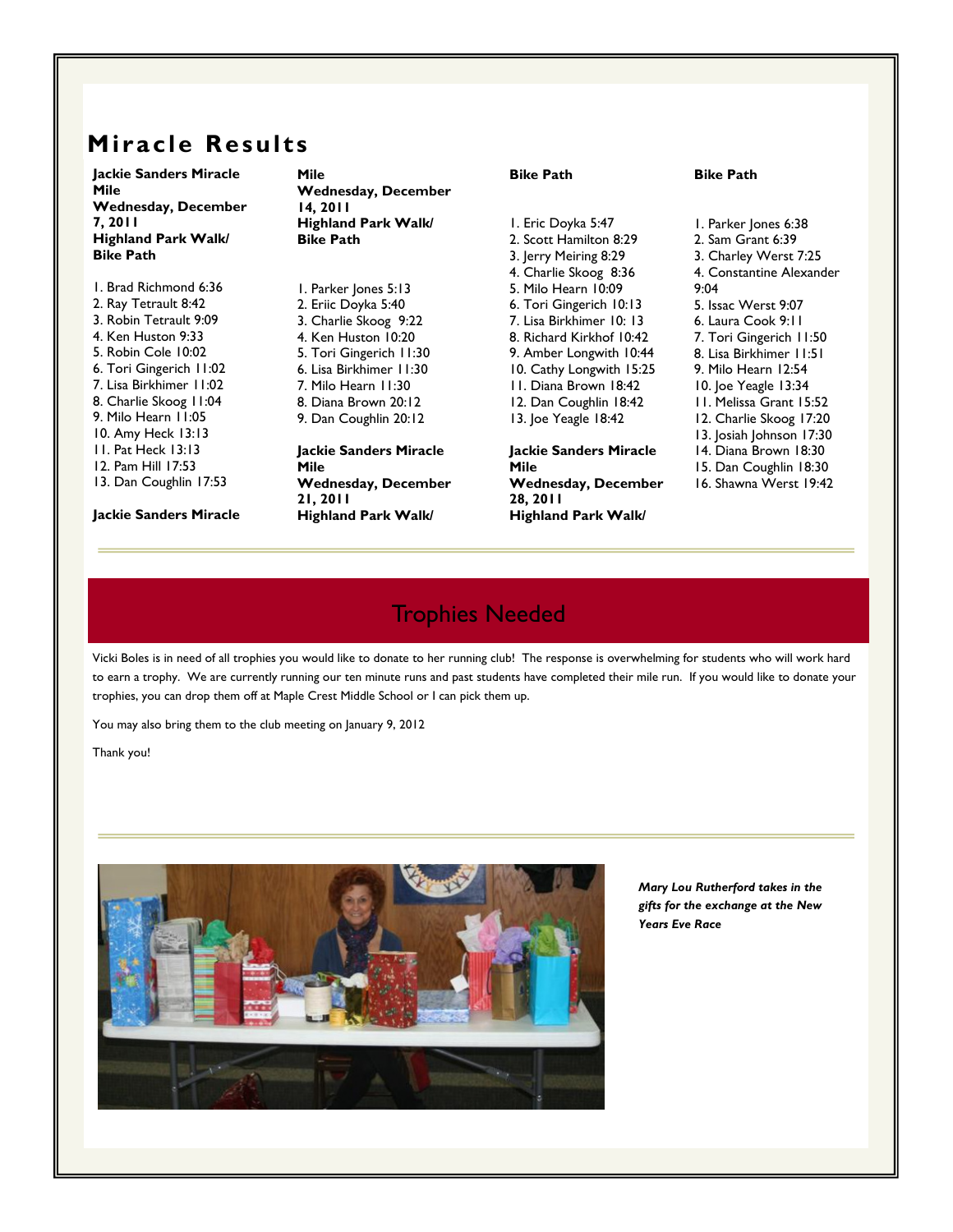# Race Results

Club Kokomo New Year's Eve 5k 12/31/11 1: Connor Sorrells 15:30 2: Kyle Duvall 15:46 3: Matt Grider 15:54 4: Austen Young 16:07 5: Kory Kennedy 16:24 6: Jared Burris 17:00 7: Scott Colford 17:20 8: Parker Jones 17:37 9: Jacob Bingham 17:48 10: Riley Worl 17:50 11: Matt York 17:57 12: Dana Neer 18:08 13: Kyle Collins 18:13 14: Chris James 18:23 15: Eric Doyka 18:55 16: Jacob Bradshaw 19:06 17: Bethany Neeley 19:07 18: Brittany Neeley 19:24 19: Jeff Bingham 19:25 20: Chris Lasley 19:26 21: Chris Frazier 19:38 22: Heather Weber 19:59 23: Tony White 20:14 24: Jay Priest 20:19 25: Nich Lipari 20:41 26: Minh Pham 20:47 27: Pablo Garcia 20:55 28: David Wesche 21:04 29: Riley Carter 21:04 30: Jed Pearson 21:09 31: Adam Collins 21:10 32: Josh Perkins 21:20 33: Tim Taflinger II 21:23 34: Jerry Long 21:44 35: Don Currie 21:50 36: Taryn Thor 21:59 37: Ben Sanders 22:09 38: Diana Jones 22:26 39: John Anderson 22:33 40: Sam Grant 22:38 41: Alex Mundell 22:48 42: Trevor Buchanan 22:51 43: Phil Rozzi 22:55 44: Jeff Cardwell 22:56 45: Paul Sanders 23:25 46: Will Irvin 23:49 47: Tommy Werst 23:54 48: Nikki McCracken 23:55 49: Brad Tomlinson 23:58 50: Adessa Holloway 24:11 51: Mark Shorter 24:18 52: Andrew Green 24:28 53: Lisa Thompson 24:30 54: Eric Mathew 24:36 55: Carly Jones 24:39 56: Elliott Sullivan 24:43 57: Jordan Ousley 24:43 58: Rosellen Connolly 24:52 59: Teresa Worl 24:53 60: Mitch Ramsey 24:54 61: Randy Maurer 24:58 62: Christopher Phenis 24:59 63: Mike Deardorff 25:01 64: Doug Hollingsworth 25:02

65: Carey Stranahan 25:03 66: Connie Gamble 25:04 67: Brad Swain 25:06 68: John Sites 25:09 69: Gina Jakubowicz 25:11 70: Dustin Delong 25:24 71: Justin Taflinger 25:25 72: Keagan James 25:31 73: Ken Swinehart 25:35 74: Dana Culp 25:37 75: Brett Boone 25:51 76: Mike Duke 25:54 77: Carol Sheridan 25:57 78: Michael Graham 26:06 79: Zach Robinson 26:09 80: Max McHaney 26:18 81: Anne Kantz 26:26 82: Nikki Frazier 26:29 83: Allison Irvin 26:30 84: Vernon Keller 26:35 85: Charlie Skoog 26:36 86: Tami Moore 26:41 87: Maya James 26:45 88: Lauren Longshore 26:46 89: Alisha Boone 26:46 90: Danielle Glick 26:47 91: Michelle Larson 26:50 92: Keith Larson 26:50 93: Melissa Goad 26:56 94: Ray Tetrault 26:58 95: Shane Bradford 27:08 96: Jim Lorts 27:10 97: Josh Hall 27:19 98: Billy Jones 27:23 99: Melissa Sharpless 27:31 100: Jeff LaDow 27:31 101: David Reinagle 27:35 102: John Peters 27:43 103: Lisa Stranahan 27:43 104: Sherrie Alexander 27:44 105: Scott Deyoe 27:49 106: Jennifer Pitner 27:49 107: Shelly Wyman 27:50 108: Alexandria Parr 27:59 109: Scot Hamilton 28:00 110: Terry Jones 28:05 111: Earl Strong 28:07 112: Anna Rangel 28:09 113: David A. Hughes 28:12 114: Jerry Meiring 28:17 115: Marielena Dean 28:18 116: Isaac Werst 28:20 117: Anne Berendsen 28:29 118: Greg Townsend 28:32 119: Russ Hovermale 28:33 120: Jensen Freeman 28:38 121: Teresa Long 28:46 122: William Snow 28:46 123: Laurie Ousley 28:47 124: Jim Rink 28:49 125: Richard Lynn 28:49 126: Brayden York 29:02 127: Darcie York 29:02 128: Alison Duncan 29:10 129: Cindy Kerker 29:17 130: JoAnn Quinnette 29:18 131: Robin Tetrault 29:28

133: Beth Rakestraw 29:42 134: Maurice Wright 29:49 135: Erika James 29:49 136: Sharon Whelan 29:53 137: Jacob Bledsoe 29:59 138: Keith McAndrews 30:08 139: Michael Young 30:10 140: Vickie Thomas 30:11 141: Gina Wilimitis 30:18 142: Staci Creager 30:18 143: Jeffrey Creager 30:20 144: Jennifer Van Horn 30:20 145: Jennifer Phillips 30:21 146: Nancy Anderson 30:24 147: Rachel Fernung 30:31 148: Jennifer Van Horn 30:34 149: Heidi Vint 30:37 150: Janette Chem 30:51 151: Trevor Ramsey 30:54 152: Daniel Phillips 30:54 153: Madison Parr 31:01 154: Samuel Parr 31:01 155: Julie Robins 31:01 156: Charles Ward 31:02 157: Chris Kochanek 31:03 158: Haley Jones 31:11 159: John Norris 31:22 160: Bill Menges 31:27 161: A. Hochstedler 31:40 162: Chennel Lindsay 31:40 163: Riley Case 31:44 164: Tom Diesman 31:46 165: Phil Leininger 31:55 166: Cyndee Hale 31:59 167: Jillian LaDow 31:20 168: Terry Watson 32:29 169: Rachel Hale 32:38 170: Rhenda Acton 32:43 171: Josh Bingham 32:53 172: Robin Cole 32:58 173: Hannah Myers 32:58 174: Lauren Weber 33:02 175: TA Weber 33:03 176: Faith Lytle 33:11 177: Ronald Coonse 33:13 178: Wes Lytle 33:14 179: Debra Perkins 33:27 180: Marti Sholty 33:47 181: Tammi Delph 33:52 182: Lauren Ward 33:57 183: Bruce Savage 34:07 184: Laura Heflin 34:32 185: Draven Browning 35:46 186: Steve Kilcline 35:46 187: Laura Cook 35:47 188: Rita Tattersall 35:51 189: Martha Rivera-June 35:54 190: Sheena Kuyper 36:04 191: Vicki Smith 36:05 192: Lisa Metz 36:14 193: Sophia Wyman 36:24 194: Maria Cline 36:37 195: Brian Hale 36:42 196: Anita Frazier 36:49 197: Virgina Packard 37:01 198: Heidi Goff 38:09

132: Cara McKeller 29:30

199: Maria Decleene 38:44 200: John Paul Wyman 38:46 201: Paul Wyman 39:00 202: Bobby Mendoza 39:01 203: Jacob Sheets 39:17 204: Emilie Hubbard 39:18 205: Ann Hubbard 39:22 206: Ella Kemper 39:23 207: Laura Sheets 40:36 208: Becky Hendershot 41:34 209: Kris Bewley 41:35 210: Amy Heck 41:36 211: Pat Heck 41:42 212: Corrin Larson 41:43 213: Amy Porter 41:57 214: Carmen Larson 42:07 215: Doris Campbell 43:03 216: Kevin Campbell 44:06 217: Carey Gipson 44:07 218: Hayley Tweed 44:08 219: Sue Keller 45:02 220: Madyson Baxter 45:32 221: Leonard Baxter 46:10 222: Rebekah Early 46:10 223: Laurie Love 46:21 224: Judy Trobaugh 46:24 225: Donna Binnion 46:44 226: Denise Morrow 46:51 227: Brooke Anderson 49:16 228: Patricia Anderson 51:35 5K Walk: 1: Vince Lorenz 27:51 2: Damon Clements 28:47 3: Mary Miller 32:29 4: Jerry Lambert 37:52 5: Don Hurd 38:15 6: Jim Gross 38:34 7: Steve Inman 39:24 8: Gary Quinnette 40:21 9: Jill Babcock 40:25 10: Raye Jean Swinehart 41:48 11: Jane Inman 41:56 12: Kim McHaney 42:11 13: Angie Bowman 44:51

14: Kelly Hillman 44:51 15: Lori Akers 44:52 16: Bob McBride 44:53 17: Jean Heflin 45:23 18: Gary Harsh 46:55 19: Lisa Sawyer 49:39 20: Thomas Sawyer 50:27 21: Julie Diesman 50:28 22: Suzanne Vertigan 50:41 23: John Vertigan 51:02 24: Terry S. Hall 51:06 25: John Bird 51:33 26: Brenda Snow 52:27 27: Lisa Snow 53:29 28: Lisa Kimbrough 53:30 29: Carole Petro 54:35 30: Tammy Van Camp 54:36 31: Jennifer Stanley 55:25 32: Leila Miller 55:26 33: Regina Bontrager 55:36

34: Tiffany Parr 55:37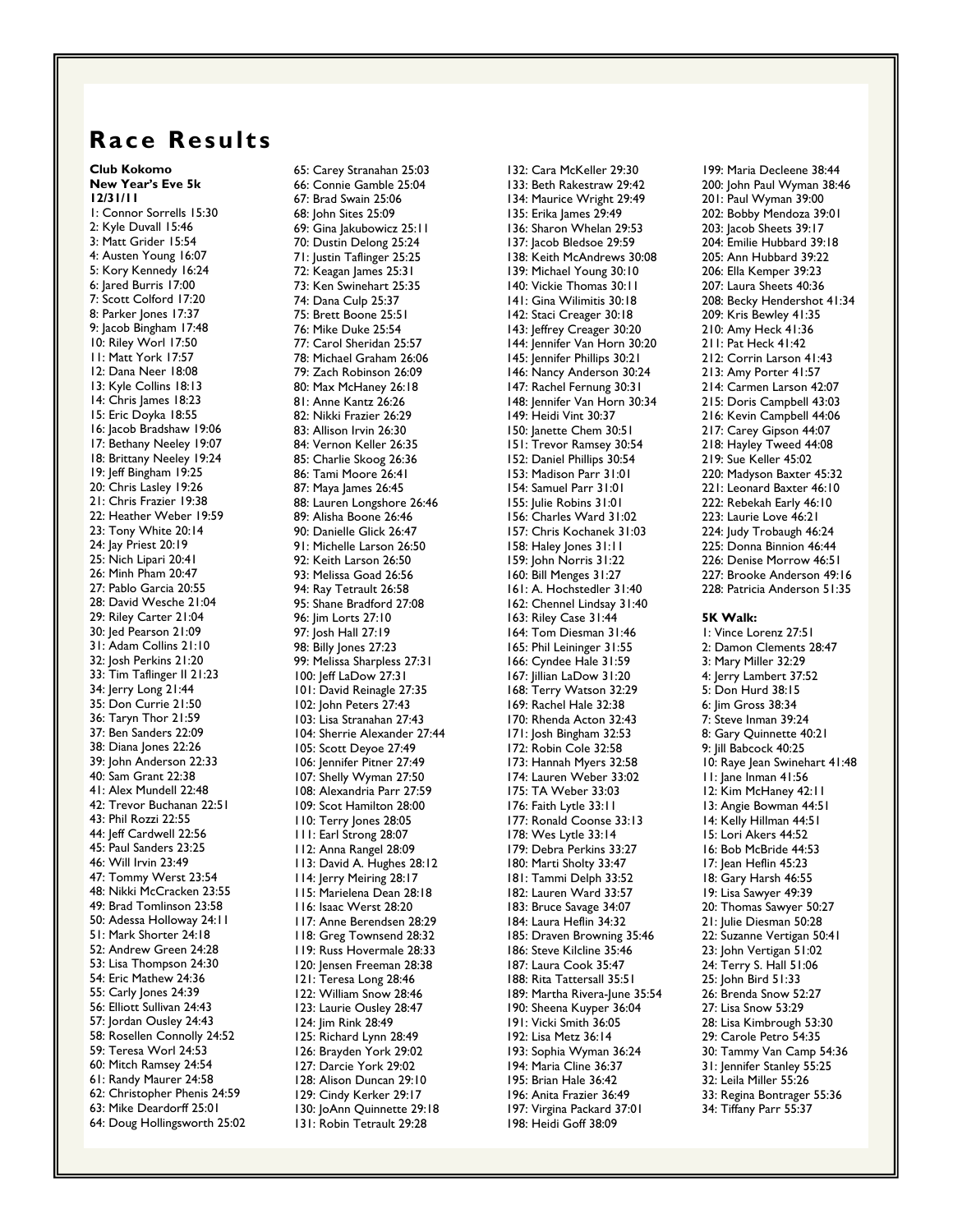Races included are JN Amboy, Old Ben, Sam Costa, Ultimate, Race for Cure, Rock & Roll, Norris JMP 4, Symphony, Trojan Trot, Greentown, Haynes, Race for Grace, Panther Prowl, Converse, AGR, CAM, GNO, Bee Bumble, Cole Porter, Shores, Jack-O-Lantern, NPT, Charity Run, CKRR Cares, NYE race and any one Ultra, Marathon, Half-Marathon or Volunteer. 10 points are awarded for both the Race for the Cure and the Relay for Life.

# Runners Women

#### 0-12

Alexandra Parr 8-150V Madison Parr 9-144V Maya James 5-100 Lauren Weber 5-75RV Kelsey Metz 4-64 Sophia Wyman 4-64 Kailee Taflinger 2-30R Kelsey Weber 2-30RV Maggie Weber 2-30RV Natalie Weber 2-30RV Lana Pham 1-20V Emily Riggle 1-20V Gretchen Riggle 1-20V

#### 13-19

Carly Jones 20-372CR Emily Allen 10-150HCR Jillian LaDow 5-67 Christina Deyoe 4-62H Bethany Neeley 3-60V Brittany Neeley 3-55V Sophie Frazier 1-20V Kelsey Kennedy 1-20 Krissy Durr 1-15 Kayla Reinagle 1-10R

#### 20-24

Laura Heflin 16-264RV Brittiani Gillem 10-200H Kathryn Wall 11-177HCR Amber Longwith 6-79R Sarah Lee 3-42R Vanessa Lorenz 3-37

# 25-29

Lindsay Thompson 4-80 Laura Powers 3-60 Rhiannon Thompson 2-40H Jillian Weaver 2-40H Natilee Jones 2-35H Amy Baron 1-15

# 30-34

Carla Knapp 12-225H Adriene Riggle 13-217HRV Melissa Goad 10-185H Kelly Wright 6-120 Kathleen Bagwell 3-60H Kelly Barker 3-60H Amanda Fernandes 3-52H Allison Irvin 2-40H Jennifer Pitner 3-39

Rebekah Monroe 2-32V Sharon Whelan 2-30 Geana Moore 2-24 Justine Eads 1-15

#### 35-39

Nikki Frazier 16-320HV Darcie York 5-92H Jennifer Sinka 5-85H Erika James 5-80H Tina Dixon 4-62HR Michelle Boyd 3-60 Mary Cameron 3-52H Anna Kantz 3-50 Cassandra Hauswald 2-40 Robyn Pagington 1-20H

#### 40-44

Heather Weber 17-340HV Tami Moore 12-202MH Carol Savage 10-147HRV Shelly Wyman 9-134HV Patricia Weitzel 7-99CRV Dana Culp 5-85H Kristine Bewley 4-51H Laura Sheets 3-42H Tasha Rogers 2-40MH Gina Sheets 2-40U Lisa Birkhimer 1-20 Stella Rood 1-20H Becky Sheets 1-8 Amy Heck 1-7

#### 45-49

Cara McKellar 22-400H Cindy Stone 12-240H Laura Cook 13-195V Lisa Metz 6-71 Kim Anderson 4-70UH Joni McCracken 3-60HV Carrie Lee 2-20R

# 50-54

Laurie Ousley 14-265HV Roxane Burrous 4-80UH Anita Upchurch 3-50HC Doris Campbell 3-47 Carla Yerkes 1-20

# 55-59

Anna Rangel 27-520MHCRV Robin Cole 20-281C Robin Tetrault 17-264MHRV Joyce Pennycoff 12-181HRV Sue Keller 13-159

Vicki Boles 8-132HRV Theresa Barlow 1-20V

# 60-64

Rhenda Acton 11-205H Jeanie Townsend 11-187HRV Kathy Murdoch 8-160

#### 65-69 Susan Gerhart 3-50HC Kathie Leach 1-20

Men

# 0-12 Justin Taflinger 8-150R Keagan James 7-117 Brayden York 7-114 Brendyn Rogers 3-55 Aidan Frazier 3-44V Colby Mims 2-40 John Paul Wyman 3-37 Vinh Lee 2-35 Cavan Williams 2-35 Caleb Bewley 1-20 Noah Cardwell 1-20 Gradyn Rogers 1-12

# 13-19

Chad Jr. Gaddis 8-142V Jacob Bradshaw 7-124H Billy Jones 7-98CR Austin Young 4-80H Waylon Coulter 2-40 James Longwith 2-40 Quinn Reinhardt 2-35 Minh Pham 2-30 Kyle Starich 2-25 Eric Doyka 2-24 Ben Bradshaw 1-15 Nate Williams 1-15 Landrum Neer 1-10 Jacob Sheets 1-8

# 20-24

Kory Kennedy 23-450HV Parker Jones 23-395HCV Jordan Ousley 9-135H

# 25-29

BJ Needler 7-140 Michael Tetrault 2-40H

30-34 Chad Sr. Gaddis 8-160V Billy Cox 7-100C

Mark Fernandes 2-35H Mark Eads 1-20 Andrew Jones 1-20H

### 35-39

T.A. Weber 18-270MHRV Matt York 12-229MH Chris James 11-205M David Reinagle 12-168HCRV Samuel Parr 12-165 Sam Grant 9-151HV Chris Frazier 7-114MH Tim Taflinger II 7-107HR Aaron Kirk 5-82H William Irvin 2-28H Jeff Hauswald 1-20 Charles Ward 1-5

# 40-44

Scott Colford 16-320UM Terry Jones 21-291HC Jay Priest 13-235MHV Ron Moore 14-231HV David Emry 12-192MHRV Paul Wyman 10-143MHV Scott Riggle 7-117HRV Steve Williams 4-50H Ken Austin 3-42 Don Rogers 2-40MH Dwight Elliott 2-30 Pat Heck 2-29M Michael Rood 1-20H Travis Sheets 1-20M Vern Graves 2-18 Sid Culp 1-15

# 45-49

Michael Graham 25-419HCRV Scott Deyoe 17-240HCRV Paul Sanders 10-190H Kim Lee 8-132R Dana Neer 4-80HV Brian Reinhardt 3-60HV Rich Bradshaw 1-20H Scott Glover 1-20 Gary Jewell 1-20V Chee Lee Lee 1-10

# 50-54

Ken Swinehart 25-296HRV Phil Rozzi 19-286UHV Eric Mathew 16-227H Ray Tetrault 19-222MHRV Jerry Long 10-156 Jeff Cardwell 11-137M

Kevin Campbell 12-132HV Doug Hollingsworth 8- 127H Bruce Savage 12-122HRV Kenny Bennett 7-120 Byron Bundrent 5-100 Jerry Meiring 9-85 Ron Metz 6-85HV Keith McAndrews 5-75 Al Hochgesang 6-70 Heath Spence 3-55 William Jones 2-32V Scott Hemmeger 2-28H Jeff Hemmeger 1-20

# 55-59

Mark Shorter 24-440HCR Mike Deardorff 16-237H Earl Strong 14-235MH Greg Townsend 16- 234HRV Jeff LaDow 7-96H Dave White 3-60HV Scott Hamilton 4-53V Russ Hovermale 4-39 Joe Yeagle 3-39V John Sites 2-32 Michael Campbell 2-30H Karl Stoneking 1-10

# 60-64

Gary Callahan 17-340 Charlie Skoog 20- 296HCRV Joe Rangel 16-285HCRV Ricke Stucker 21-259CRV Vern Keller 14-215 Tom Miklik 8-127H Bill Menges 9-120H Steve Wand 4-53 Fred Chew 2-40H Steve Kilcline 3-39H Walter Brown 1-20H Bill Cox 1-10R Phil Leininger 1-10

# 65-69

David Hughes 15-265UCV Doug Mankell 12-204 Bill Barnett 10-200HV Dale Sullivan 2-32

#### 70-74 Stan Shuey 14-250CV

(Continued on page 7)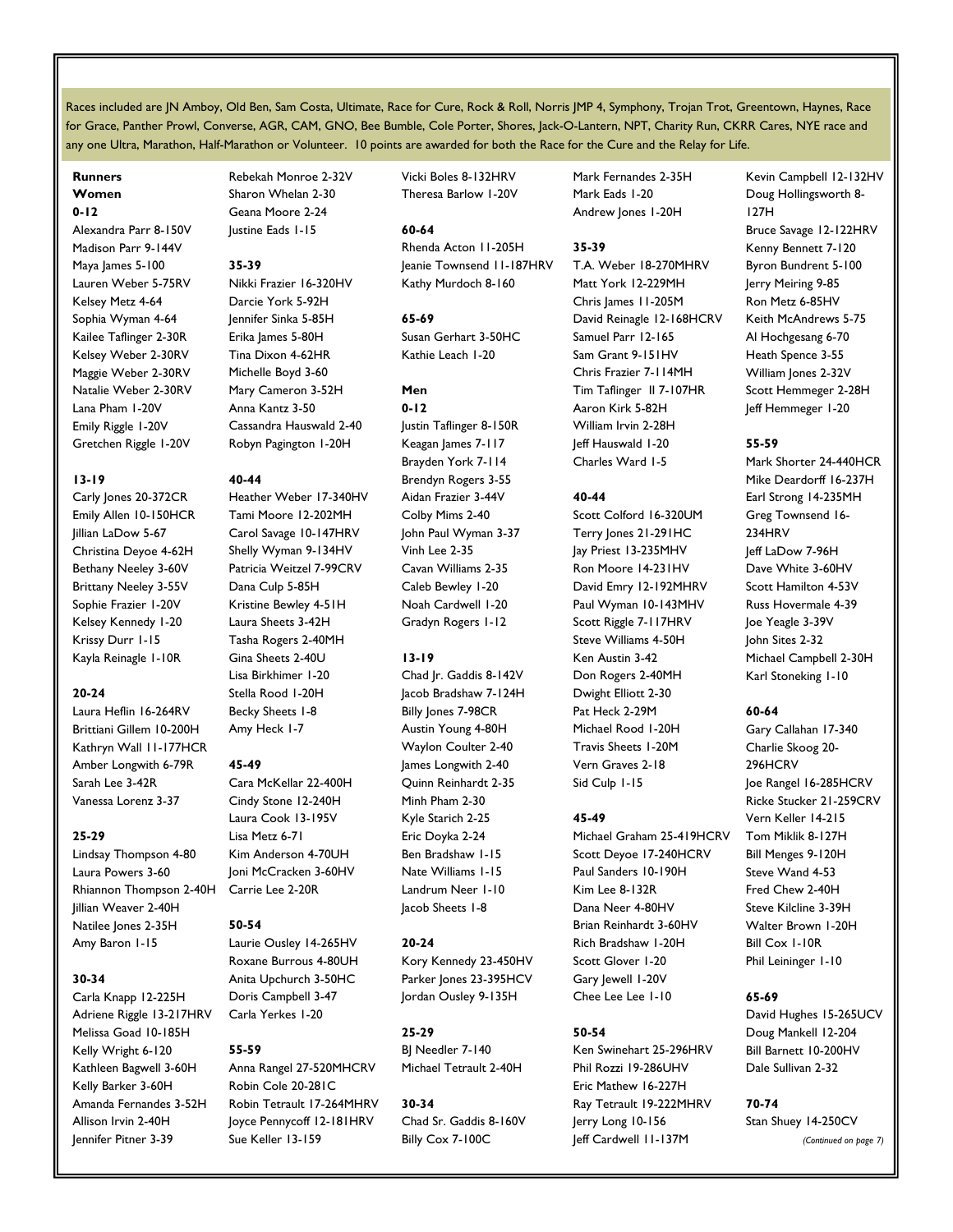# 2012 Race schedule-Note: Dates are tentative at this time

| 26-Feb    | CK Awards 2PM                        | $05$ -Jul | Coyote Kids 5                   |                         |
|-----------|--------------------------------------|-----------|---------------------------------|-------------------------|
|           | Church of Nazarine                   | $12$ -Jul | Coyote Kids-6                   |                         |
|           | 2734 S Washington St                 | 14-Jul    | Race for Grace Logansport       | <b>Next</b>             |
| 03-Mar    | Norris Insurance 5K Amboy-C          | 19-Jul    | Coyote kids-Rain day if needed  |                         |
| 10-Mar    | Old Ben 5K Kokomo-C                  | $21$ -Jul | Panther Prowl                   | <b>Club Meetings</b>    |
| 07-Apr    | Ultimate 10,5,5-Logansport           | 27-Jul    | Coyote Kids Awards              | January 9               |
| 21-Apr    | Race for Cure-Indy                   | 04-Aug    | Norris Insurance 5k Converse    |                         |
| 28-Apr    | Bona Vista 5K                        | 18-Aug    | Cam Race for Shelter            | &                       |
| 12-May    | Norris Insurance 4m Kokomo           | $01-Sep$  | Steps to Recovery 3m run & walk |                         |
| $26$ -May | $\overline{7}$<br>Kokomo Symphony 5K | $15-Sep$  | 5th GNO 6P                      | February 13             |
| $02$ -Jun | Trojan Trot 5K Sharpsville           | 22-Sep    | Bee Bumble 10K, 5K Burnettsvill | at 6pm                  |
| $07$ -Jun | Coyote Kids-1                        | 29-Sep    | <b>HESP Race</b>                |                         |
| 09-Jun    | Norris Insurance 5m, 5k              | $06$ -Oct | Cole Porter 15K 5k Peru 9AM     | <b>Location: Kokomo</b> |
| 14-Jun    | Coyote Kids-2                        | 13-Oct    | Champaign Shores 5K             | <b>YMCA's</b>           |
| 16-Jun    | Relay for Life Kokomo Day 2          | $20$ -Oct | Hesp event or Sept 29           |                         |
| $21$ -Jun | Coyote Kids-3                        | $27-Oct$  | Jackolantern Ymca-Kokomo 5K     | <b>Conference Room</b>  |
| $23$ -Jun | 12-hour relay Non Ckrr Points race   | 10-Nov    | CK Charity Run 9AM              |                         |
| $28$ -Jun | Coyote Kids-                         | 22-Nov    | CK Cares Run 8AM                |                         |
| 30-Jun    | Haynes 4,3,1 Kokomo                  |           | 31-Dec-12 New Yr Eve 5K 2PM     |                         |
| $30$ -Jun | Haynes kids Track                    |           |                                 |                         |

# 2011 Points Continued

John Peters 11-220H Ken Huston 3-42 Charles Johnson 1-20 John Norris 1-15

75-79 Robert Cupp 8-150R Riley Case 5-100 Bill Heck 1-20V

**Walkers Women** 20-24 Brittany Deyoe 1-20

25-29 Holly Hurlburt 2-40 Ashley Taflinger 1-20H

30-34 Amy Irick 3-60 35-39 Tiffany Parr 7-140V

40-44 Anh Lee 3-60

45-49 Jean Heflin 19-365RV Angie Bowman 6-105H Stacey Jones 2-30 Chari Deyoe 1-15 Lisa Hemmeger 1-15

50-54 Mary Miller 25-480HRV Raye Jean Swinehart 22- 321HRV Jane Inman 23-307HR Amanda Pena 14-214HCRV Jayne Stucker 13-138CR

Debbie Riffe 5-66RV Deb Cardwell 1-12 Gayle Long 1-10 Kathy Touloukian 1-7

55-59 Jan Wall 11-220V Christine Williamson 2-30 Barbara Hobbs 2-25R

60-64 Angela Lorenz 19-360RV

65-69 Mary Lou Rutherford 21- 390CRV Diana Brown 10-150RV Jane Reid 1-20V

Men 0-12 60-64

Brett Bowman 1-20 25-29 Vince Lorenz 19-370HV

40-44 Brian Allen 11-200HCRV

45-49 Blake Bowman 1-20

50-54 Steve Inman 11-210 Don Hurd 6-105

55-59 Rick Spencer 11-210 Tim Taflinger 3-50HR Bob Longwith 1-10R

Toney Lorenz 22-420RV

Robin Michael 13-210H Greg Wall 3-44V Melvin Hobbs III 2-25R

65-69 John Mohr 4-80 Jim Burrous 2-40UH David Mygrant 1-20H

70-74 Jerry Lambert 21- 390HCRV Jim Gross 15-260H Dan Coughlin 8-119RV Jerry Leach 2-40V

80+ Milt Brown 2-30R